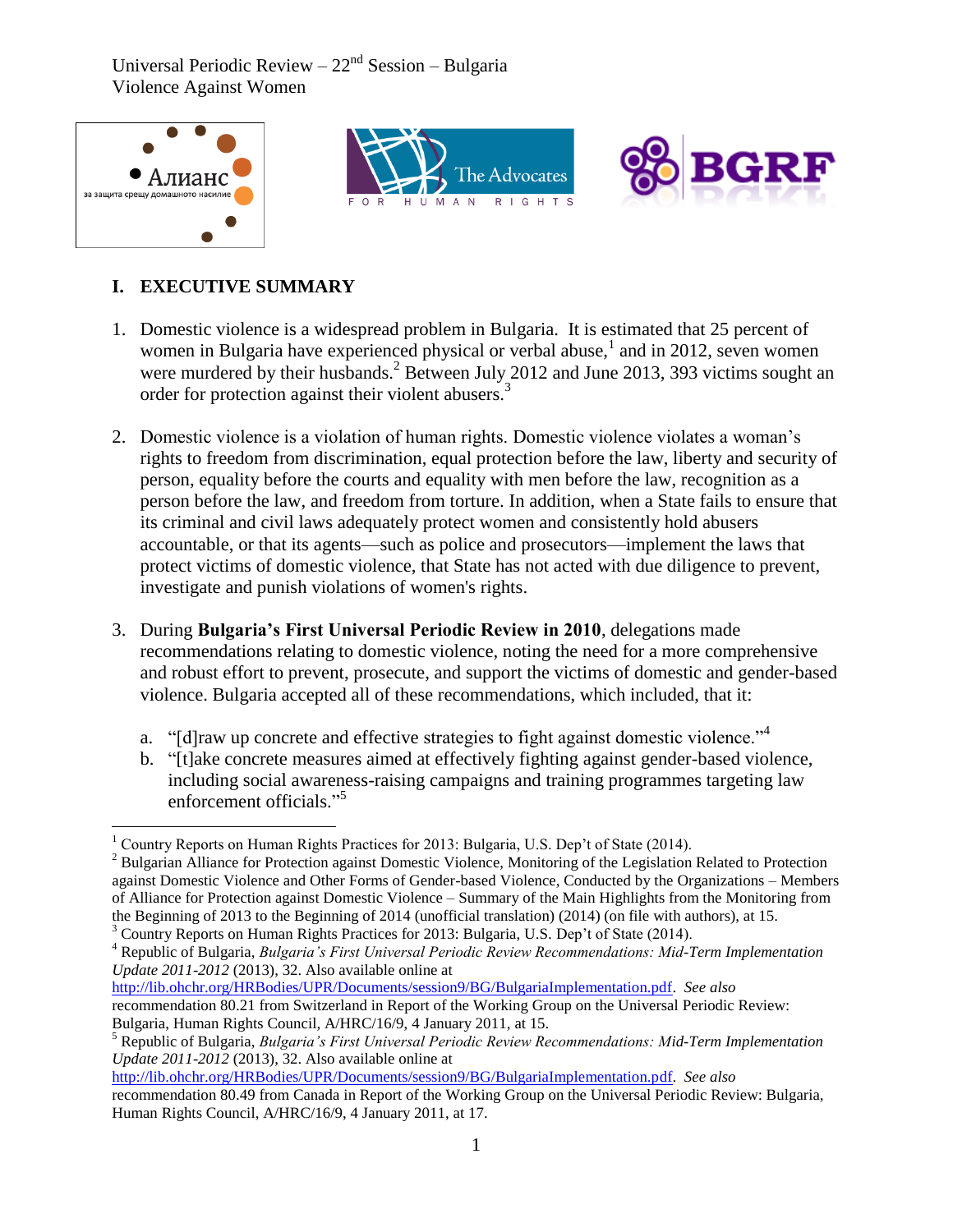- c. "[m]ake further efforts for combating domestic violence, as the problem of domestic violence is still present."<sup>6</sup>
- d. "combat gender violence, conducting special monitoring of cases involving gender-based violence and studying the reasons why such cases are rarely reported to the authorities."
- e. "[t]ake measures to guarantee effective access to justice, reparation and protection for women victims of gender-based violence."<sup>8</sup>
- 4. According to its mid-term UPR update, Bulgaria has taken several concrete steps to implement the aforementioned recommendations. These steps have resulted in several services to provide protection for women. For example, a 24-hour national crisis hotline was set up and served almost 2,800 people—with approximately 2,300 calls on domestic violence—in 2011. A total of 15 "Crisis Centres" also operate throughout the country and provide shelter for, among others, women and children who are victims of domestic violence. Separate "Mother and Infant Units" have been set up to support victims of domestic violence who are pregnant or accompanied by a child under the age of three. If such victims are in imminent danger of physical harm, the Ministry of the Interior is to be notified accordingly. Finally, working in cooperation with Crisis Centres, 66 "Social Rehabilitation and Integration Centres" have also been established in order to assist with "rehabilitation, social and legal consulting, [and the] development and implementation of individual programmes for social inclusion..."<sup>9</sup>
- 5. More broadly, several notable steps have been taken to combat gender-based violence, as well. For instance, the Bulgarian government has begun to regularly conduct public awareness campaigns—in coordination with national human rights organs and relevant NGOs—designed to educate the public regarding the prevalence of gender-based violence, as well as the protective measures available to its victims. The government has likewise considered repealing a provision relating to Article 158 of the Criminal Code that prevents the prosecution of those who committed sexual abuse, besides rape, in the event that they

[http://lib.ohchr.org/HRBodies/UPR/Documents/session9/BG/BulgariaImplementation.pdf.](http://lib.ohchr.org/HRBodies/UPR/Documents/session9/BG/BulgariaImplementation.pdf) *See also*

 $\overline{a}$ 

[http://lib.ohchr.org/HRBodies/UPR/Documents/session9/BG/BulgariaImplementation.pdf.](http://lib.ohchr.org/HRBodies/UPR/Documents/session9/BG/BulgariaImplementation.pdf) *See also*

[http://lib.ohchr.org/HRBodies/UPR/Documents/session9/BG/BulgariaImplementation.pdf.](http://lib.ohchr.org/HRBodies/UPR/Documents/session9/BG/BulgariaImplementation.pdf) *See also*

<sup>6</sup> Republic of Bulgaria, *Bulgaria's First Universal Periodic Review Recommendations: Mid-Term Implementation Update 2011-2012* (2013), 32. Also available online at

recommendation 80.48 from Bosnia and Herzegovina in Report of the Working Group on the Universal Periodic Review: Bulgaria, Human Rights Council, A/HRC/16/9, 4 January 2011, at 17.

<sup>7</sup> Republic of Bulgaria, *Bulgaria's First Universal Periodic Review Recommendations: Mid-Term Implementation Update 2011-2012* (2013), 32. Also available online at

recommendation 80.35 from Spain in Report of the Working Group on the Universal Periodic Review: Bulgaria, Human Rights Council, A/HRC/16/9, 4 January 2011, at 16.

<sup>8</sup> Republic of Bulgaria, *Bulgaria's First Universal Periodic Review Recommendations: Mid-Term Implementation Update 2011-2012* (2013), 32. Also available online at

recommendation 80.68 from Brazil in Report of the Working Group on the Universal Periodic Review: Bulgaria, Human Rights Council, A/HRC/16/9, 4 January 2011, at 18.

<sup>9</sup> Republic of Bulgaria, *Bulgaria's First Universal Periodic Review Recommendations: Mid-Term Implementation Update 2011-2012* (2013), 33. Also available online at

http://lib.ohchr.org/HRBodies/UPR/Documents/session9/BG/BulgariaImplementation.pdf.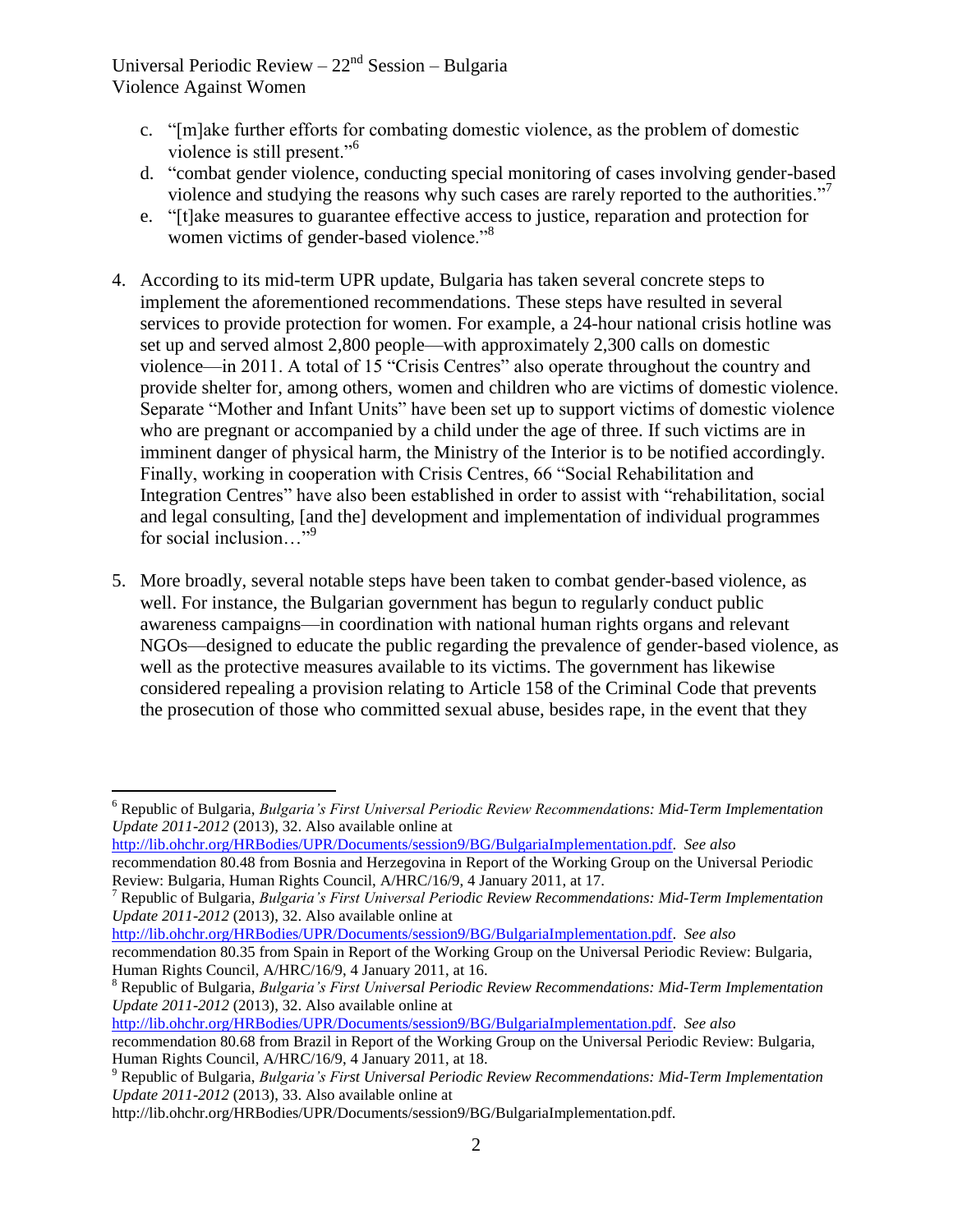marry their victim.<sup>10</sup> Bulgaria's draft Criminal Code does not contain this provision.<sup>11</sup> but the draft code was strongly criticized by NGOs, institutions, and experts for other reasons and was not considered by the parliament. Thus, the provision remains in force.

6. This submission addresses Bulgaria's implementation of recommendations from its first UPR, as well as other developments in the context of domestic violence. In summary, it highlights *de jure* problems within the language of Bulgaria's civil and criminal laws, as well as problems in practice by police, judges, prosecutors, Directorates for Social Assistance, and child protection authorities. This submission concludes by making recommendations to the Government of Bulgaria.

## **II. DOMESTIC LEGAL FRAMEWORK**

- 7. On March 16, 2005, the Bulgarian Parliament adopted the Law on Protection against Domestic Violence (LPADV). The LPADV creates a civil remedy for victims of domestic violence in Bulgaria by allowing them to petition the regional court for protection.<sup>12</sup> It defines domestic violence as any act or attempted act of physical, mental or sexual violence, as well as the forcible restriction of individual freedom and privacy.<sup>13</sup> The court has authority to grant an emergency, as well as a longer-term order for protection that can include temporary child custody and five other forms of relief.<sup>14</sup>
- 8. Since the LPADV's adoption, the Bulgarian government has adopted amendments to the Criminal Code and LPADV.<sup>15</sup> Many of the 2009 amendments marked a positive step in addressing challenges for the effective implementation of the LPADV.
- 9. Since its last UPR in 2010, the Bulgarian ministries have promulgated various policies on violence against women that serve to implement the LPADV. In 2012, the Ministry of Interior issued new guidelines for police. The first programme for prevention and combating domestic violence was adopted in 2008, and the Council of Ministers has continued to adopt annual domestic violence programmes for the past three years, including 2014.

## **III. COMPLIANCE WITH INTERNATIONAL HUMAN RIGHTS OBLIGATIONS**

<sup>10</sup> Republic of Bulgaria, *Bulgaria's First Universal Periodic Review Recommendations: Mid-Term Implementation Update 2011-2012* (2013), 33. Also available online at

http://lib.ohchr.org/HRBodies/UPR/Documents/session9/BG/BulgariaImplementation.pdf.

<sup>11</sup> Bulgaria Draft Criminal Code (2014, *available at* https://mjs.bg.

<sup>&</sup>lt;sup>12</sup> Protection Against Domestic Violence Act [hereinafter LPADV], State Gazette [SG] 2005, No. 27, § 1. Also, courts hearing cases between the victim and respondent under the Family Code or Child Protection Act have authority to issue a protection order. *Id*. § 7(2).

 $^{13}$  *Id.* § 2.

 $^{14}$  *Id.* § 5(1).

<sup>&</sup>lt;sup>15</sup> Genoveva Tisheva, Bulgarian Gender Research Foundation, An Important Victory (April 13, 2009), <http://bgrf.org/en/?news&article=56> (last visited Apr. 1, 2010); Bulgarian Ministers Approve Draft Amendments to Law on Protection against Domestic Violence, The Advocates for Human Rights, June 23, 2009,

http://stopvaw.org/Bulgarian\_Ministers\_Approve\_Draft\_Amendments\_to\_Law\_on\_Protection\_against\_Domestic\_V iolence.html; Important Victory on Domestic Violence Legal Reform in Bulgaria, The Advocates for Human Rights, April 22, 2009, http://stopvaw.org/Important\_Victory\_on\_Domestic\_Violence\_Legal\_Reform\_in\_Bulgaria2.html.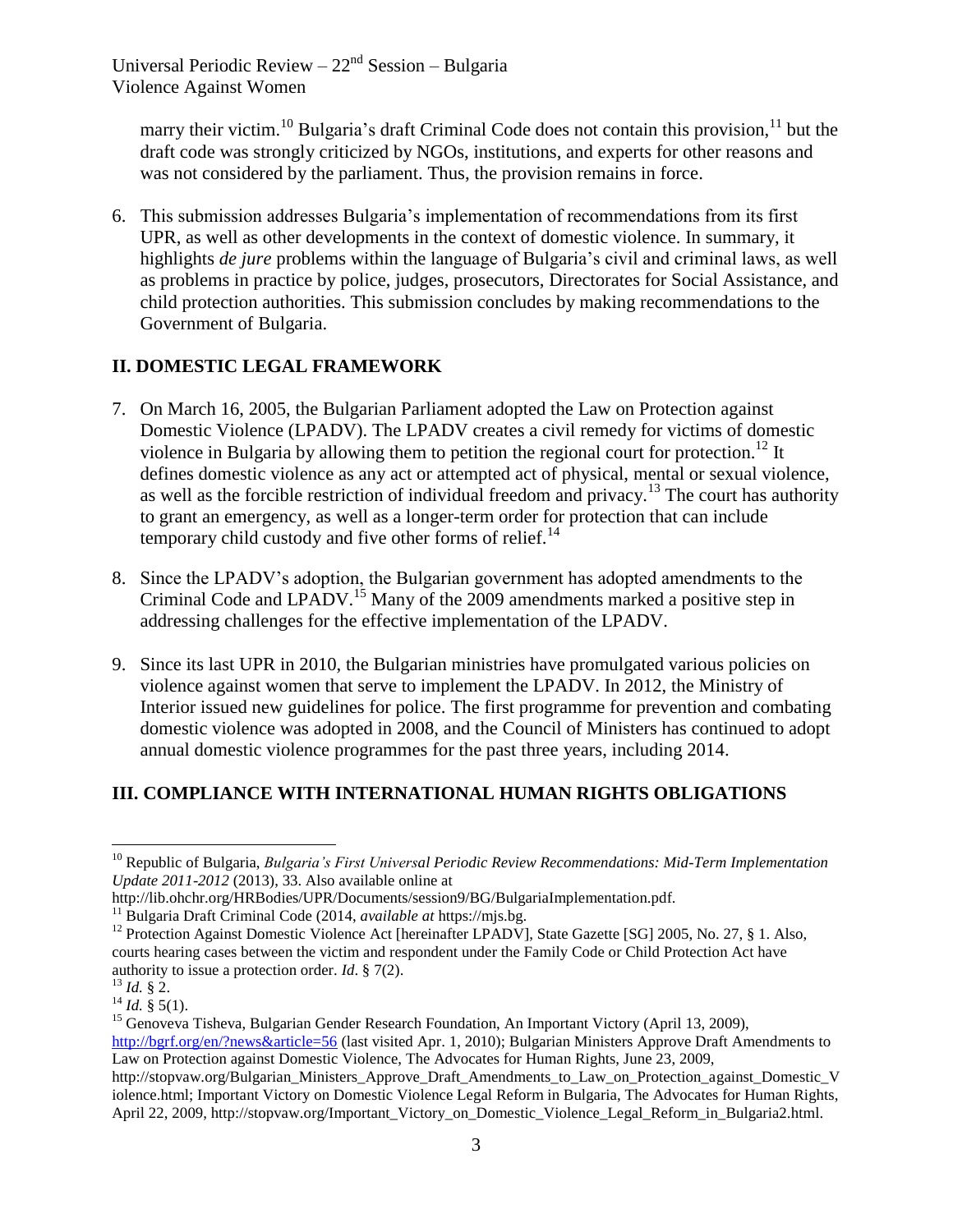- 10. While Bulgaria has made progress by amending the LPADV and promulgating corresponding policies, challenges still remain. In particular, **the LPADV must be amended to allow the issuance of protection orders for violence committed prior to the 30-day timeline**. Currently, a victim must apply for an order for protection within 30 days of an act of violence; after 30 days, she is time-barred and must experience a new act of violence before seeking protection.<sup>16</sup> In its follow-up report to Committee on the Elimination of Discrimination against Women (CEDAW), Bulgaria stated that its Ministry of Justice will establish an interagency working group for developing legal amendments to meet CEDAW's recommendation to remove the one-month time limit in the second half of 2014. The process is expected to continue after parliamentary elections in October 2014.<sup>17</sup>
- 11. **New Ministry of the Interior guidelines (2012) state that police have no authority under Article 4(2) of the LPADV to transmit an application to the court on behalf of the victim**. <sup>18</sup> These guidelines have scaled back police responsibility for obtaining orders for protection, and in practice, police now tend to rely more on warnings and administrative measures for low-level domestic violence instead of the LPADV.<sup>19</sup> In combination with Bulgaria's Criminal Code, which requires private prosecution for light injuries and medium injuries inflicted by a relative, the curtailment of police authority under the civil LPADV means that both prosecutors and police undertake effective responses to domestic violence in only the most severe cases under both Bulgaria's penal and civil systems.<sup>20</sup>
- 12. Police still need to improve their execution of orders for protection, enforcement of weapon confiscation, and provision of evidence. The Ministry of the Interior guidelines have created a notifications procedure when police execute a protection order; this has led to confusion by police and delays in the immediate execution of the protection order.<sup>21</sup> Although there has been some improvement, **police are not consistently monitoring and enforcing provisions of the Arms and Ammunition Act**, which prohibits the possession of weapons by individuals with protection orders against them in the past three years.<sup>22</sup> Also, the LPADV **requires Ministry of the Interior bodies to issue certified copies of evidence of domestic**

<sup>16</sup> LPADV, Art. 10(1).

 $17$  Information about the Measures Taken by the Republic of Bulgaria in Implementing the Recommendations Referred to in Paragraph 16 (Strengthening of Institutional Mechanisms) and Paragraph 26 (Protection against Domestic Violence): The Recommendations of the UN Committee on the Elimination of Discrimination against Women (CEDAW) in Connection with the Examination of the IV-VII Consolidated Periodic Report of Bulgaria (12 July 2012), Aug. 14, 2014, U.N. Doc. CEDAW/C/BGR/CO/4-7/Add.1, para 26(b).

<sup>&</sup>lt;sup>18</sup> Personal Communication from Genoveva Tisheva to Rosalyn Park, Sofia, Bulgaria, Oct. 14, 2013 (on file with authors).

<sup>&</sup>lt;sup>19</sup> Personal Communication from Genoveva Tisheva to Rosalyn Park, Sofia, Bulgaria, Oct. 14, 2013 (on file with authors).

<sup>&</sup>lt;sup>20</sup> Personal Communication from Genoveva Tisheva to Rosalyn Park, Sofia, Bulgaria, Oct. 14, 2013 (on file with authors).

 $^{21}$  Bulgarian Alliance for Protection against Domestic Violence, Monitoring of the Legislation Related to Protection against Domestic Violence and Other Forms of Gender-based Violence, Conducted by the Organizations – Members of Alliance for Protection against Domestic Violence – Summary of the Main Highlights from the Monitoring from the Beginning of 2013 to the Beginning of 2014 (unofficial translation) (2014) (on file with authors), at 4-5.

<sup>&</sup>lt;sup>22</sup> Bulgarian Alliance for Protection against Domestic Violence, Monitoring of the Legislation Related to Protection against Domestic Violence and Other Forms of Gender-based Violence, Conducted by the Organizations – Members of Alliance for Protection against Domestic Violence – Summary of the Main Highlights from the Monitoring from the Beginning of 2013 to the Beginning of 2014 (unofficial translation) (2014) (on file with authors), at 5.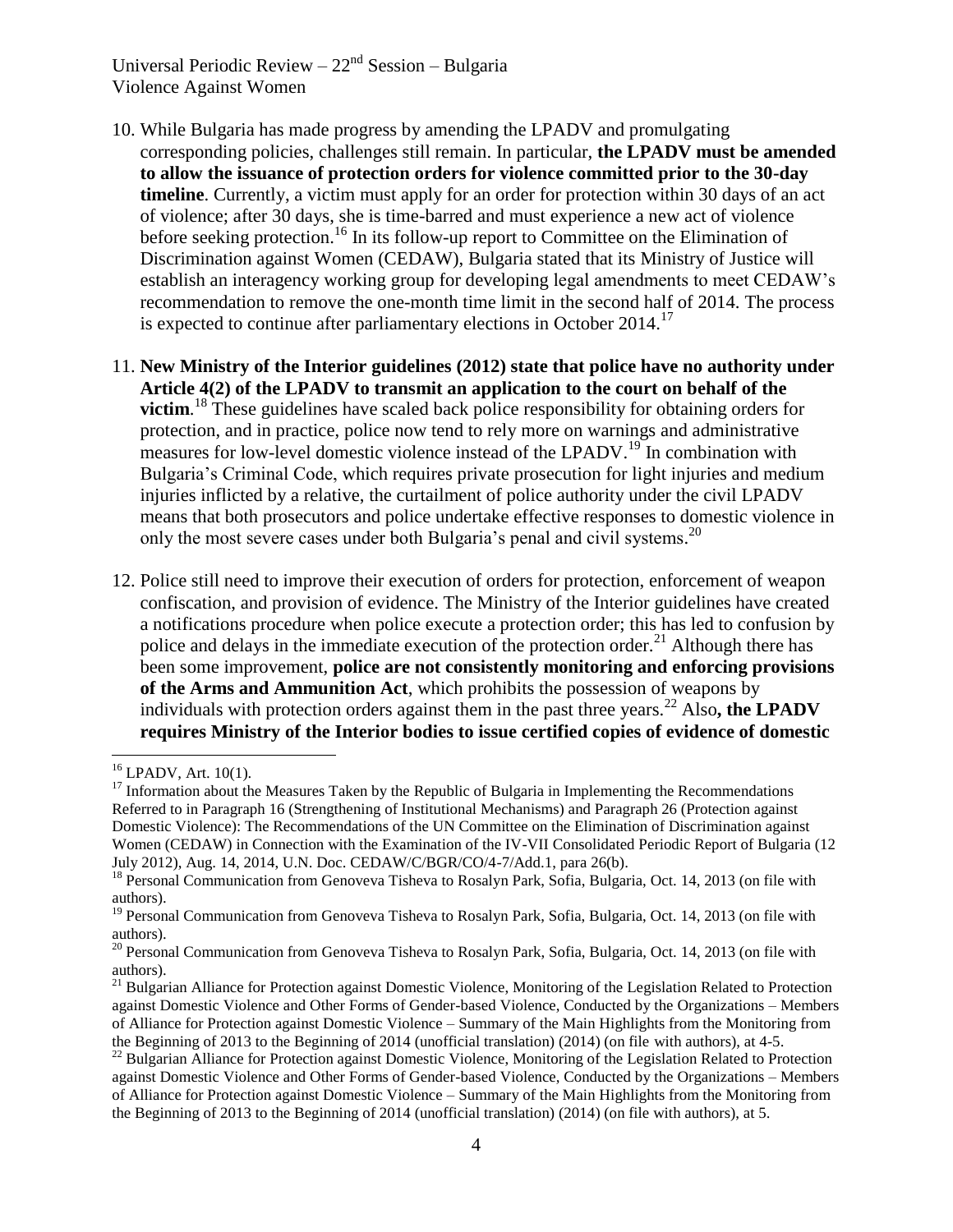**violence** upon the victim, victim's representative, or court's request.<sup>23</sup> This provision has been communicated to operating police staff, but they do not consistently comply with this requirement.<sup>24</sup>

- 13. **Few procedures for violations of orders for protection have been initiated, and ineffective police responses to these violations mean that most cases do not reach the prosecutor.**<sup>25</sup> An NGO estimated that approximately 50-60 procedures have been initiated for violations under Article 296 of the Criminal Code, but only about 10 have reached the prosecutor.<sup>26</sup> In addition, police do not pursue action under Article 296(1) for violations they perceive to be mild infractions, such as when the perpetrator approaches a victim.<sup>27</sup> In one case, a woman received an order for protection prohibiting her sons' father from committing violence against her. Each time she attempted to visit her sons, the father blocked the doorway, pushed the door against her violently, and refused to allow her to see her children. When she notified the police, the officers explained they needed to witness the violence for a case to proceed under Article 296. A police officer who did witness part of the incident stated there was "no violence." According to an NGO, "[police] don't believe the victim."<sup>28</sup> This failure to respond is exacerbated when perpetrators who violate the order for protection claim they never received the order; victims must then shoulder an additional burden to prove the perpetrator did receive it.<sup>29</sup> When violations do actually reach the prosecution stage, probation or an alternative sanction typically replaces the envisioned prison sentence or fine. $30$
- 14. **The 2009 criminalization of a violation of an order for protection does not specify if it applies to an emergency order for protection, a long-term order for protection issued via a court decision, or both.<sup>31</sup>** According to an NGO, the law must clarify that Article 296(1) applies to both a long-term and an emergency order for protection, because state actors are reluctant to apply this provision without a court decision on emergency orders.<sup>32</sup> Thus, in practice, perpetrators may not be held accountable for violating an emergency order

 $23$  LPADV, Art. 14(1).

<sup>&</sup>lt;sup>24</sup> Bulgarian Alliance for Protection against Domestic Violence, Monitoring of the Legislation Related to Protection against Domestic Violence and Other Forms of Gender-based Violence, Conducted by the Organizations – Members of Alliance for Protection against Domestic Violence – Summary of the Main Highlights from the Monitoring from the Beginning of 2013 to the Beginning of 2014 (unofficial translation) (2014) (on file with authors), at 5.

<sup>&</sup>lt;sup>25</sup> Personal Communication from Genoveva Tisheva to Rosalyn Park, Sofia, Bulgaria, Oct. 14, 2013 (on file with authors).

<sup>&</sup>lt;sup>26</sup> Personal Communication from Genoveva Tisheva to Rosalyn Park, Sofia, Bulgaria, Oct. 14, 2013 (on file with authors).

<sup>&</sup>lt;sup>27</sup> Personal Communication from Genoveva Tisheva to Rosalyn Park, Sofia, Bulgaria, Oct. 14, 2013 (on file with authors).

<sup>&</sup>lt;sup>28</sup> Personal Communication from Genoveva Tisheva to Rosalyn Park, Sofia, Bulgaria, Oct. 14, 2013 (on file with authors).

<sup>&</sup>lt;sup>29</sup> Personal Communication from Genoveva Tisheva to Rosalyn Park, Sofia, Bulgaria, Oct. 14, 2013 (on file with authors).

<sup>&</sup>lt;sup>30</sup> Personal Communication from Genoveva Tisheva to Rosalyn Park, Sofia, Bulgaria, Oct. 14, 2013 (on file with authors).

<sup>&</sup>lt;sup>31</sup> Personal Communication from Genoveva Tisheva to Rosalyn Park, Sofia, Bulgaria, Oct. 14, 2013 (on file with authors).

 $32$  Personal Communication from Genoveva Tisheva to Rosalyn Park, Sofia, Bulgaria, Oct. 14, 2013 (on file with authors).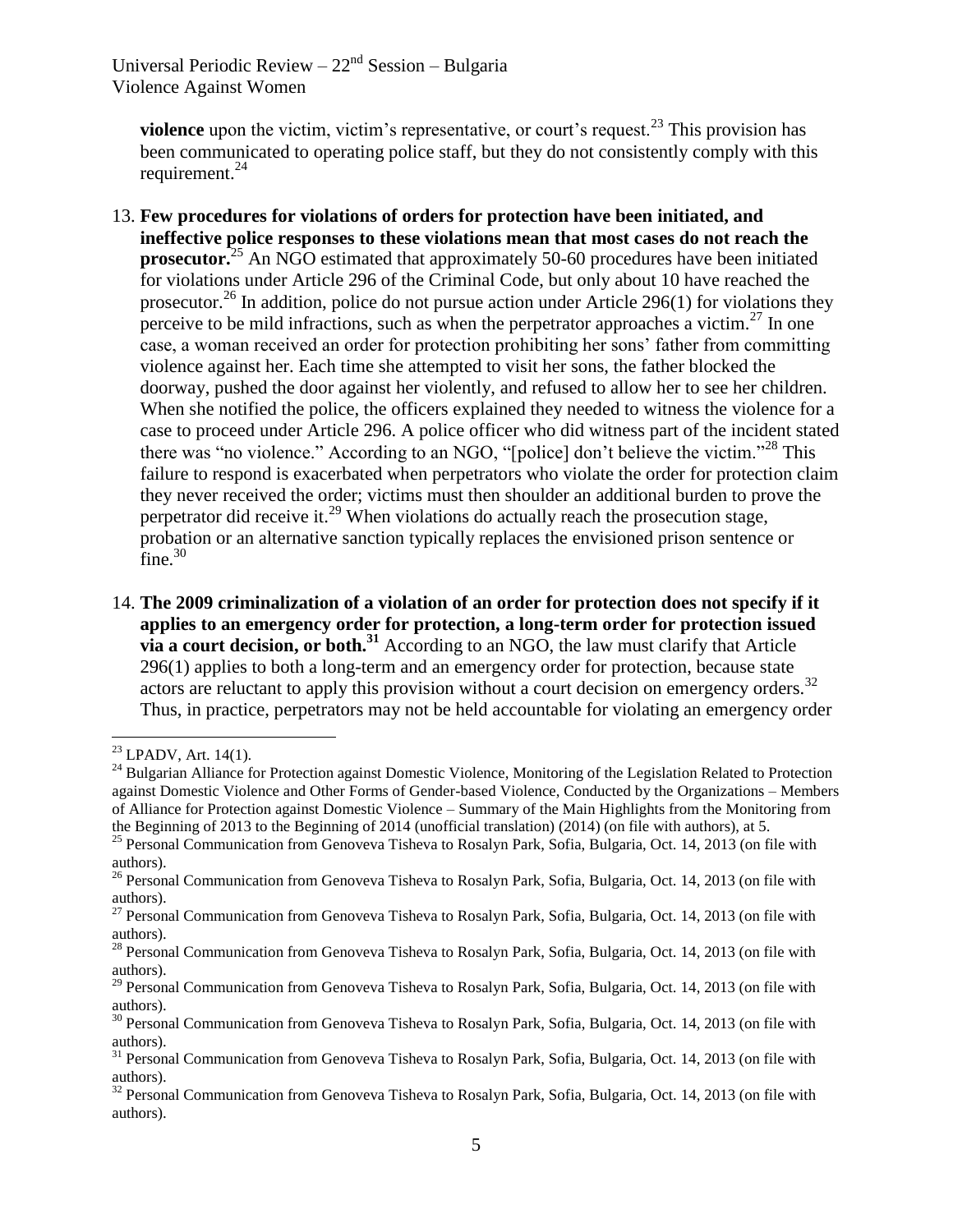for protection, leaving victims with less protection despite the exigent circumstances that compelled their need for "emergency" protection in the first place. In addition, the language of Article 296 is vague and does not differentiate between different levels of or repeated violations.<sup>33</sup>

- 15. **While the LPADV provides an important civil remedy, it offers no criminal prosecution except where the offender violates the order for protection.** In those cases, the offender is publicly prosecuted for obstructing a judgment, but not for the violence itself.<sup>34</sup> Most victims resort to the civil system's order for protection, and criminal prosecution and punishment of perpetrators remains severely underutilized in Bulgaria largely due to the language of the Criminal Code, as described below. 35
- 16. **Provisions in the Criminal Code continue to hinder victims of domestic violence from obtaining justice.** Article 161(1) of the Criminal Code requires that where a victim of domestic violence suffers a trivial- or middle-level injury inflicted upon them by a spouse, brother or sister, or another relative, the penal prosecution must be instituted on the basis of a complaint by the victim. $36$
- 17. **Thus, where a victim of domestic violence has suffered a trivial-level injury, she must file a complaint and proceed through the criminal justice system alone**. Also, victims who sustain medium-level injuries from a relative must proceed through the criminal justice system without the help of a prosecutor.<sup>37</sup> These victims may prosecute their cases on their own, but they must locate and call their own witnesses and present their own evidence in court. Without a state prosecutor to institute penal prosecution, one attorney stated that a perpetrator of such an injury, knowing that he is subject only to a private prosecution, could easily influence a victim not to prosecute, given their close relationship and the power and control over victims exercised by the perpetrator.  $38$

<sup>&</sup>lt;sup>33</sup> Personal Communication from Genoveva Tisheva to Rosalyn Park, Sofia, Bulgaria, Oct. 14, 2013 (on file with authors).

 $34$  LPADV, art. 21(2); Criminal Code, art. 161(1).

<sup>&</sup>lt;sup>35</sup> Bulgarian Alliance for Protection against Domestic Violence, Monitoring of the Legislation Related to Protection against Domestic Violence and Other Forms of Gender-based Violence, Conducted by the Organizations – Members of Alliance for Protection against Domestic Violence – Summary of the Main Highlights from the Monitoring from the Beginning of 2013 to the Beginning of 2014 (unofficial translation) (2014) (on file with authors), at 11.

 $36$  (1) For trivial bodily injury under Article 130 and 131, paragraph (1), sub-paragraphs 3 - 5, for trivial and medium bodily injury under Article 132, for the crimes under Article 144, paragraph (1), Articles 145, 146 - 148a, as well as for bodily injury under Articles 129, 132, 133 and 134, inflicted on a relative of ascending and descending line, a spouse, brother or sister, the penal prosecution shall be instituted on the basis of complaint by the victim. Criminal Code, Art. 161(1)(Bulg.).

 $37$  For trivial bodily injury under Article 130 and 131, paragraph (1), sub-paragraphs 3 - 5, for trivial and medium bodily injury under Article 132, for the crimes under Article 144, paragraph (1), Articles 145, 146 - 148a, as well as for bodily injury under Articles 129, 132, 133 and 134, inflicted on a relative of ascending and descending line, a spouse, brother or sister, the penal prosecution shall be instituted on the basis of complaint by the victim. Criminal Code, art. 161(1); see also: MINNESOTA ADVOCATES FOR HUMAN RIGHTS, DOMESTIC VIOLENCE IN BULGARIA 10 (1996).

<sup>38</sup> The Advocates for Human Rights, et al., *Implementation of the Bulgarian Law on Protection against Domestic Violence* (2008), at 40.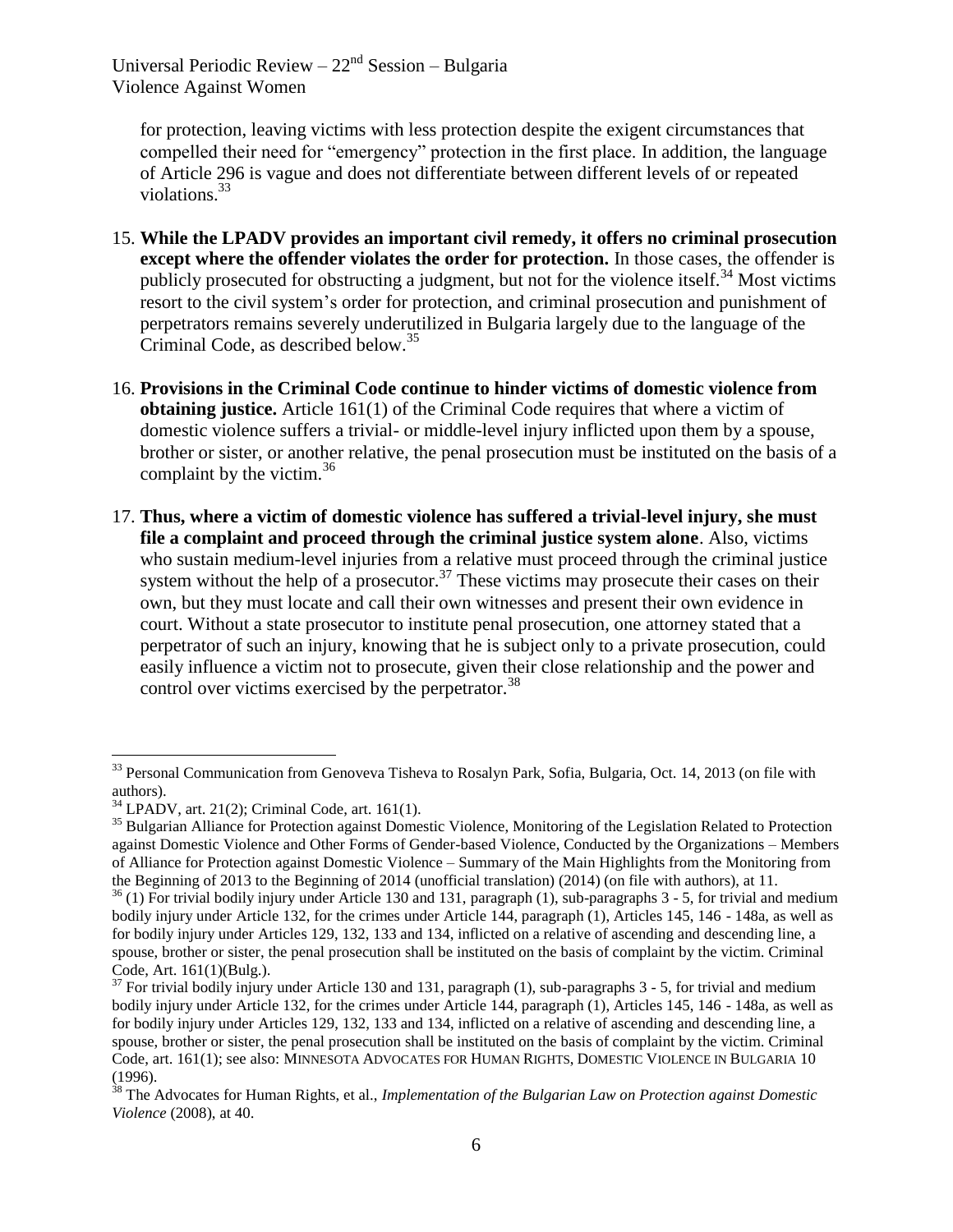- 18. **Article 161(1) of the Criminal Code denies victims of domestic violence equal and effective access to the criminal justice system, equal protection before the law, and does not provide an effective remedy for harm they have suffered**. Responsibility for prosecuting violence against women should lie with public prosecution authorities and not with victims, regardless of the level or type of injury. Without providing for state-initiated prosecution, Bulgaria's current criminal law does not fulfill its international obligations to prosecute perpetrators of these crimes.
- 19. The criminal code lacks other provisions, as well. **Bulgaria's Criminal Code does not**  explicitly prohibit marital rape, nor is there a specific offense for strangulation.<sup>39</sup> Other crimes, including domestic violence and murder of domestic violence victims, are not classified as aggravated crimes under the law. $40$
- 20. In its follow-up report to the CEDAW Committee, Bulgaria stated that **it is developing a new Criminal Code and preparing amendments to the Criminal Procedure Code**. The draft Criminal Code was approved by the Council of Ministers (Decision No. 50) and submitted to the National Assembly on January 31, 2014. The government states that the draft law creates specific offenses of domestic violence and spousal rape, and it allows for *ex officio* prosecution for both crimes. <sup>41</sup> However, NGOs have criticized the current draft Criminal Code as it fails to effectively resolve these problems. As mentioned above in paragraph 5, Parliament is not considering the draft code and passage is currently blocked. Nevertheless, until amendments are adopted, private prosecution for low- and medium-level domestic violence remains the only way to hold offenders accountable for these offenses.
- 21. A 2009 amendment to the LPADV changing court jurisdiction under the LPADV has created confusion and the potential for conflicting decisions. Under Article 5(4) of the LPADV, the court hearing an application for an order for protection normally has the authority to grant temporary custody of the child to the non-violent parent. **But where there is a corollary pending case concerning parental rights, the LPADV amendment removes that authority from the court hearing the application.<sup>42</sup> Instead, the court determining parental** rights<sup>43</sup> decides on the sole remedy of temporary child custody under Article 5(4), while the original court retains authority for deciding the all other remaining remedies for an order for

 $\overline{a}$ <sup>39</sup> Bulgarian Alliance for Protection against Domestic Violence, Monitoring of the Legislation Related to Protection against Domestic Violence and Other Forms of Gender-based Violence, Conducted by the Organizations – Members of Alliance for Protection against Domestic Violence – Summary of the Main Highlights from the Monitoring from the Beginning of 2013 to the Beginning of 2014 (unofficial translation) (2014) (on file with authors), at 15.

<sup>&</sup>lt;sup>40</sup> Bulgarian Alliance for Protection against Domestic Violence, Monitoring of the Legislation Related to Protection against Domestic Violence and Other Forms of Gender-based Violence, Conducted by the Organizations – Members of Alliance for Protection against Domestic Violence – Summary of the Main Highlights from the Monitoring from the Beginning of 2013 to the Beginning of 2014 (unofficial translation) (2014) (on file with authors), at 15.

 $41$  Information about the Measures Taken by the Republic of Bulgaria in Implementing the Recommendations Referred to in Paragraph 16 (Strengthening of Institutional Mechanisms) and Paragraph 26 (Protection against Domestic Violence): The Recommendations of the UN Committee on the Elimination of Discrimination against Women (CEDAW) in Connection with the Examination of the IV-VII Consolidated Periodic Report of Bulgaria (12 July 2012), Aug. 14, 2014, U.N. Doc. CEDAW/C/BGR/CO/4-7/Add.1, para. 26(a).

<sup>&</sup>lt;sup>42</sup> LPADV, Art. 5(4); Personal Communication from Genoveva Tisheva to Rosalyn Park, Sofia, Bulgaria, Oct. 14, 2013 (on file with authors).

 $43$  The court determining parental rights also includes courts deciding on the child's residence and divorce cases.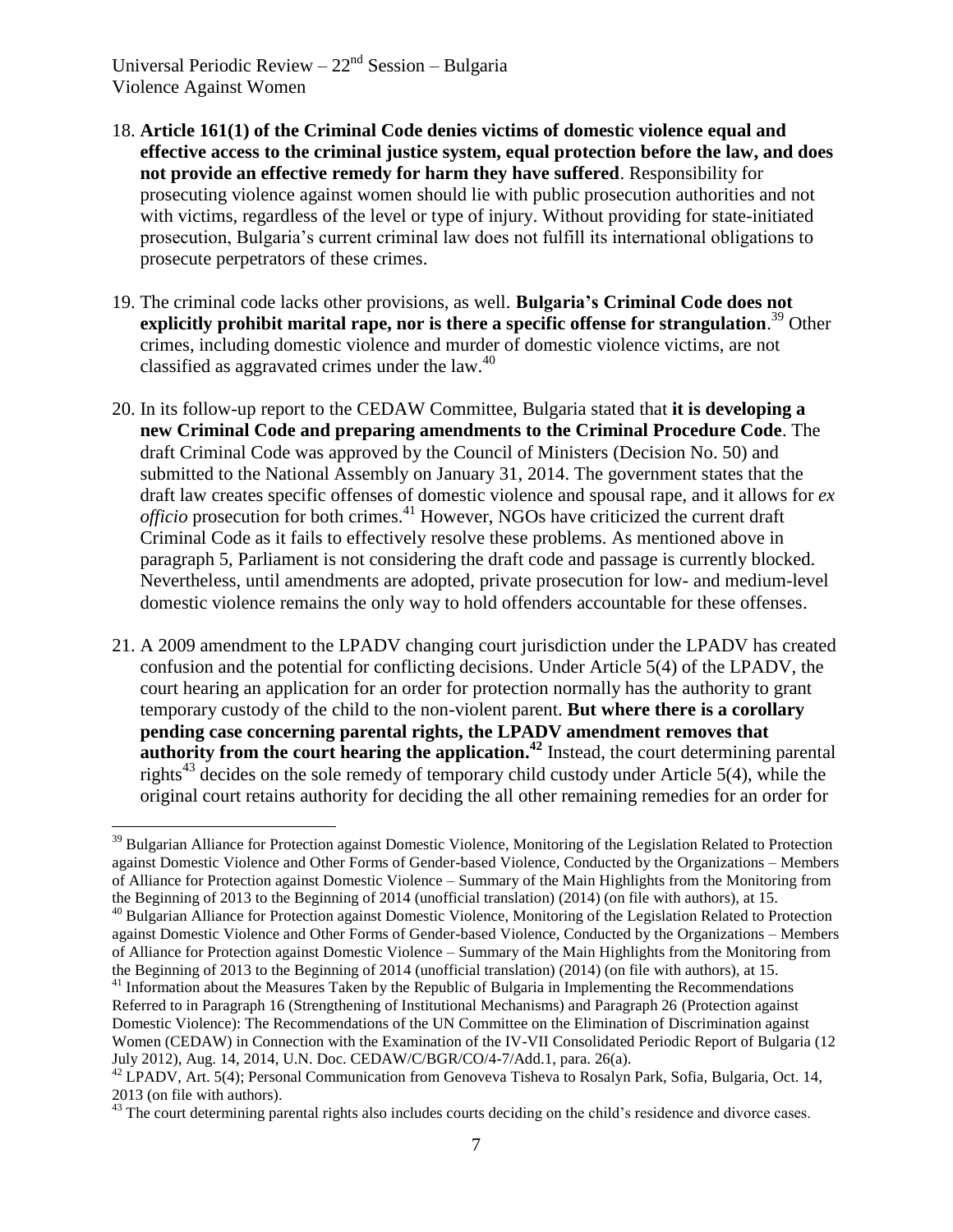$\overline{a}$ 

protection. This splitting of decisions can result in contradictory decisions that do not promote victims' safety and could place her in danger. In other words, the court hearing the application may find the perpetrator violent and issue an order for protection against him, while the court deciding parental rights may order the children to live with the perpetrator.<sup>44</sup> This places the victim at greater danger, as perpetrators may use children to continue exerting power and control over the victim and use child visitation or exchange as an opportunity to further harm the victim. The case mentioned above (para. 14) illustrates the problem this amendment causes: although the woman received an order for protection from a court finding her husband to be violent and prohibiting him from committing further violence, another court awarded custody of her two sons to her abusive husband.<sup>45</sup> Thus, she was forced to confront her abuser and place herself at further risk of harm each time she attempted to see her children.

- 22. This legal provision reflects a broader problem of protecting victim safety in child custody and visitation decisions in Bulgaria. **State actors tend to treat both parents as equal in their parental rights without regard to other factors, including neglect or violence toward the child**. Monitoring has shown that the state prioritizes the rights of fathers to visitation over the rights of mothers and their children to be safe from violence.<sup>46</sup> Child protection authorities aggravate the situation by pressuring victims to cooperate with the father on child visitation and even undergo mediation—at times without her consent. In other words, "[c]hild contacts are always a *right* of the father and a *responsibility* of the mother" [emphasis added].<sup>47</sup> Authorities do not consistently seek an expert opinion in child custody cases, even when children have demonstrated fear of contact with an abusive parent.<sup>48</sup>
- 23. **Trainings for all actors on domestic violence are needed.** Police in Bulgaria continue to be the most supportive state sector for domestic violence victims, but they need trainings on risk assessment and investigation. The current police response focuses primarily on injuries, but investigations need to expand beyond physical injuries to identify aggressive and dangerous behavior.<sup>49</sup> Judges continue to exhibit misperceptions about domestic violence. Although judges are issuing evictions under the LPADV, they still expressed concerns over the

<sup>44</sup> Personal Communication from Genoveva Tisheva to Rosalyn Park, Sofia, Bulgaria, Oct. 14, 2013 (on file with authors).

<sup>&</sup>lt;sup>45</sup> Personal Communication from Genoveva Tisheva to Rosalyn Park, Sofia, Bulgaria, Oct. 14, 2013 (on file with authors).

<sup>&</sup>lt;sup>46</sup> Bulgarian Alliance for Protection against Domestic Violence, Monitoring of the Legislation Related to Protection against Domestic Violence and Other Forms of Gender-based Violence, Conducted by the Organizations – Members of Alliance for Protection against Domestic Violence – Summary of the Main Highlights from the Monitoring from the Beginning of 2013 to the Beginning of 2014 (unofficial translation) (2014) (on file with authors), at 8.

<sup>&</sup>lt;sup>47</sup> Bulgarian Alliance for Protection against Domestic Violence, Monitoring of the Legislation Related to Protection against Domestic Violence and Other Forms of Gender-based Violence, Conducted by the Organizations – Members of Alliance for Protection against Domestic Violence – Summary of the Main Highlights from the Monitoring from the Beginning of 2013 to the Beginning of 2014 (unofficial translation) (2014) (on file with authors), at 9.

<sup>&</sup>lt;sup>48</sup> Bulgarian Alliance for Protection against Domestic Violence, Monitoring of the Legislation Related to Protection against Domestic Violence and Other Forms of Gender-based Violence, Conducted by the Organizations – Members of Alliance for Protection against Domestic Violence – Summary of the Main Highlights from the Monitoring from the Beginning of 2013 to the Beginning of 2014 (unofficial translation) (2014) (on file with authors), at 9.

<sup>&</sup>lt;sup>49</sup> Personal Communication from Genoveva Tisheva to Rosalyn Park, Sofia, Bulgaria, Oct. 14, 2013 (on file with authors).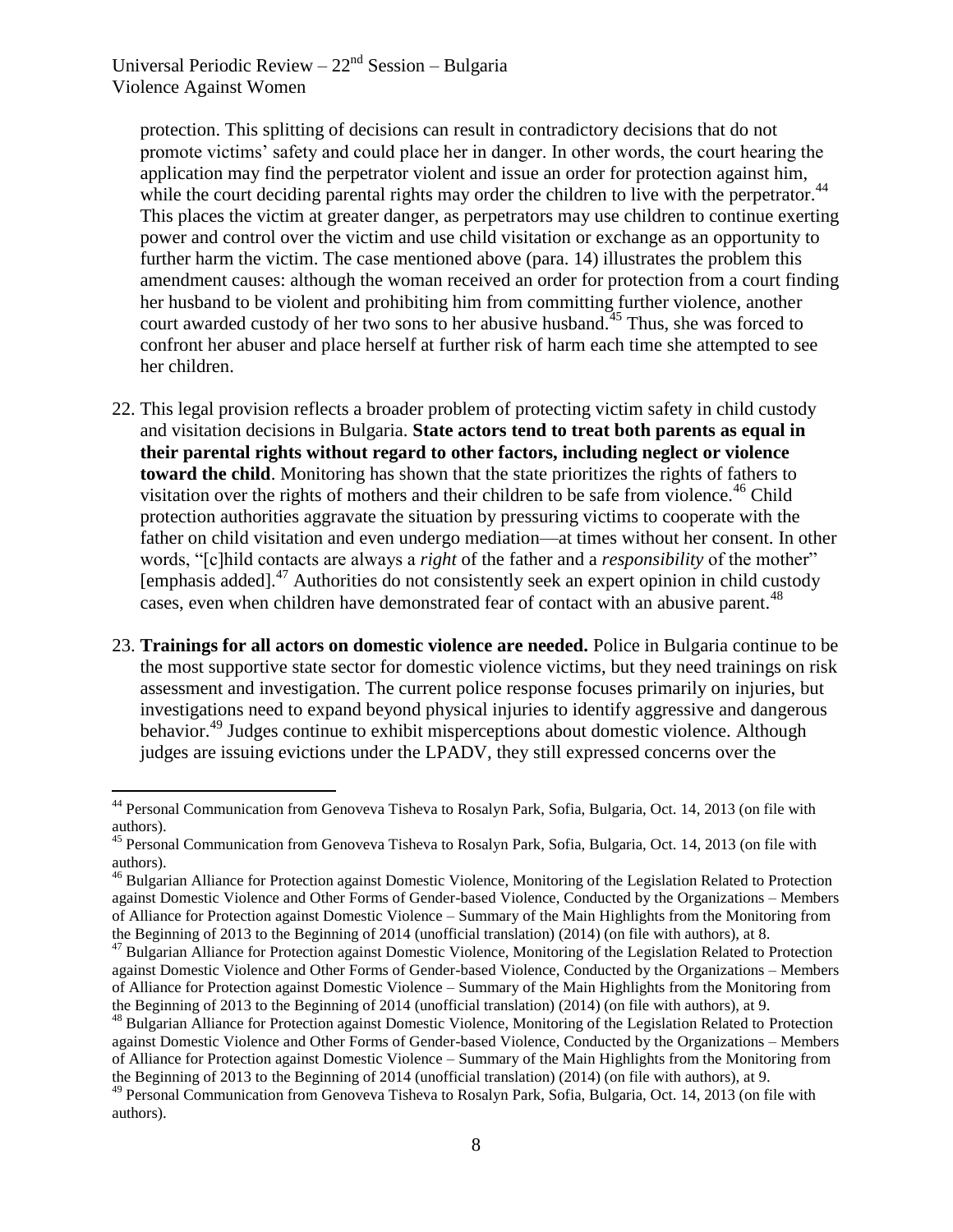perpetrator's welfare and lack of a home.<sup>50</sup> There is also a lack of judicial familiarity and oversight over the LPADV's remedies of perpetrator programs and victim recovery programs.<sup>51</sup> Even when judges order these remedies, there is no control over the execution of these programs.<sup>52</sup> Public prosecutors have not undergone any specialized training on using Article 296(1) of the Criminal Code for violations of an order for protection, although it is needed. Officers of the Directorate for Social Assistance (DSA) exhibit stereotypes that do not promote victim safety. Specifically, when DSA staff rely on their personal beliefs, instead of the law, to respond to domestic violence victims, they underestimate the risk to victims and fail to refer victims to appropriate bodies for further protection and assistance. This can lead to further violence and loss of victims' trust in the system. In addition, a lack of knowledge by DSA staff about actors' responsibilities in domestic violence cases impedes interdisciplinary coordination and delays intervention.<sup>53</sup> Finally, child protection authorities' use of mediation and prioritization of fathers' rights over mothers' safety further underscores their need for training.

## **IV. RECOMMENDATIONS**

- Amend the LPADV to reassign authority to determine temporary child custody in domestic violence cases to the court hearing applications under the LPADV.
- Amend the LPADV to allow the issuance of orders for protection for violence committed prior to the 30-day timeline.
- Support and fund NGOs to continue providing services for victims of domestic violence and to continue specialized training on women's human rights, domestic violence and implementation of the LPADV. Such trainings should be mandatory, regular and countrywide for police, prosecutors, judges, DSA and child protection authorities.
- Continue working to increase the coordinated community response among NGOs, police, courts, the DSA, health care providers and the media.
- Amend the Criminal Code as follows:
	- o Allow state prosecution in cases of low and medium-level assaults when the victim and perpetrator are related;

 $\overline{a}$ <sup>50</sup> Bulgarian Alliance for Protection against Domestic Violence, Monitoring of the Legislation Related to Protection against Domestic Violence and Other Forms of Gender-based Violence, Conducted by the Organizations – Members of Alliance for Protection against Domestic Violence – Summary of the Main Highlights from the Monitoring from the Beginning of 2013 to the Beginning of 2014 (unofficial translation) (2014) (on file with authors), at 3.

<sup>51</sup> LPADV, Art. 5(5), (6); Bulgarian Alliance for Protection against Domestic Violence, Monitoring of the Legislation Related to Protection against Domestic Violence and Other Forms of Gender-based Violence, Conducted by the Organizations – Members of Alliance for Protection against Domestic Violence – Summary of the Main Highlights from the Monitoring from the Beginning of 2013 to the Beginning of 2014 (unofficial translation) (2014) (on file with authors), at 13.

 $52$  Bulgarian Alliance for Protection against Domestic Violence, Monitoring of the Legislation Related to Protection against Domestic Violence and Other Forms of Gender-based Violence, Conducted by the Organizations – Members of Alliance for Protection against Domestic Violence – Summary of the Main Highlights from the Monitoring from the Beginning of 2013 to the Beginning of 2014 (unofficial translation) (2014) (on file with authors), at 13.

<sup>&</sup>lt;sup>53</sup> Bulgarian Alliance for Protection against Domestic Violence, Monitoring of the Legislation Related to Protection against Domestic Violence and Other Forms of Gender-based Violence, Conducted by the Organizations – Members of Alliance for Protection against Domestic Violence – Summary of the Main Highlights from the Monitoring from the Beginning of 2013 to the Beginning of 2014 (unofficial translation) (2014) (on file with authors), at 7.